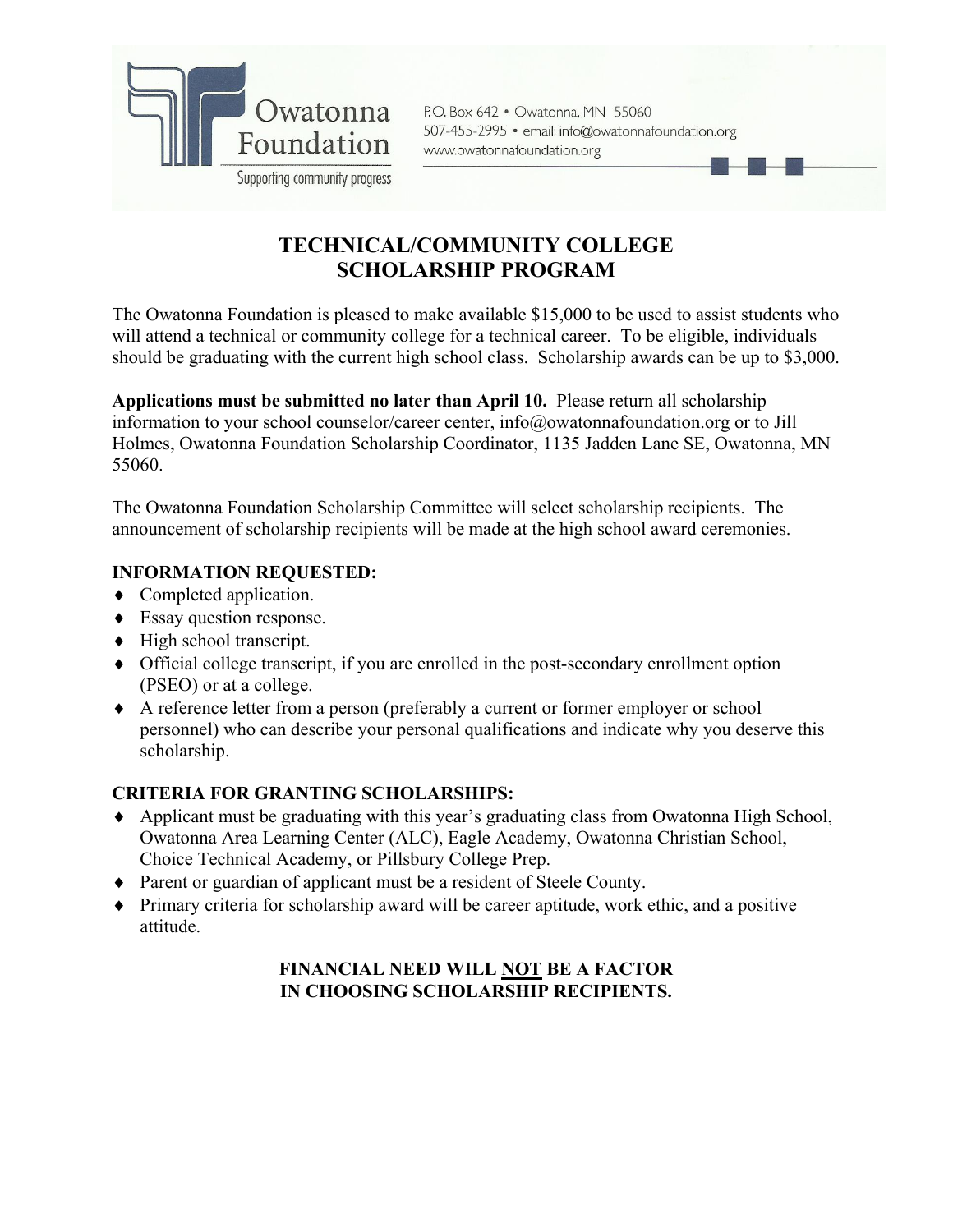

P.O. Box 642 . Owatonna, MN 55060 507-455-2995 · email: info@owatonnafoundation.org www.owatonnafoundation.org

### **TECHNICAL/COMMUNITY COLLEGE SCHOLARSHIP PROGRAM APPLICATION**

Complete application using a black pen or online.

| <b>Applicant Data:</b>                                     |            |                |           |  |  |
|------------------------------------------------------------|------------|----------------|-----------|--|--|
|                                                            | School:    |                |           |  |  |
|                                                            | Telephone: |                |           |  |  |
|                                                            |            | State: County: | ZIP Code: |  |  |
| E-mail:                                                    |            |                |           |  |  |
| Address of Parent or Guardian if Different than Applicant: |            |                |           |  |  |

#### **Technical/Community College Data**:

Name of technical or community college you plan to attend. (If unknown, please list in order of preference the schools to which applications for admission have been sent.)

 $\_$  , and the set of the set of the set of the set of the set of the set of the set of the set of the set of the set of the set of the set of the set of the set of the set of the set of the set of the set of the set of th

| School                                        | City           | <b>State</b>              |    |
|-----------------------------------------------|----------------|---------------------------|----|
| School                                        | City           | <b>State</b>              |    |
| Major course of study:                        | Career goal:   |                           |    |
| Anticipated date of graduation:               |                | Month: Year:              |    |
| Applied to college: Yes<br>$\overline{N_{0}}$ |                | Accepted at college: Yes  | No |
| Currently taking college classes: Yes         | No.            | Number completed credits? |    |
| Applied for other scholarships: Yes           | N <sub>o</sub> |                           |    |
| If yes, scholarships?                         |                |                           |    |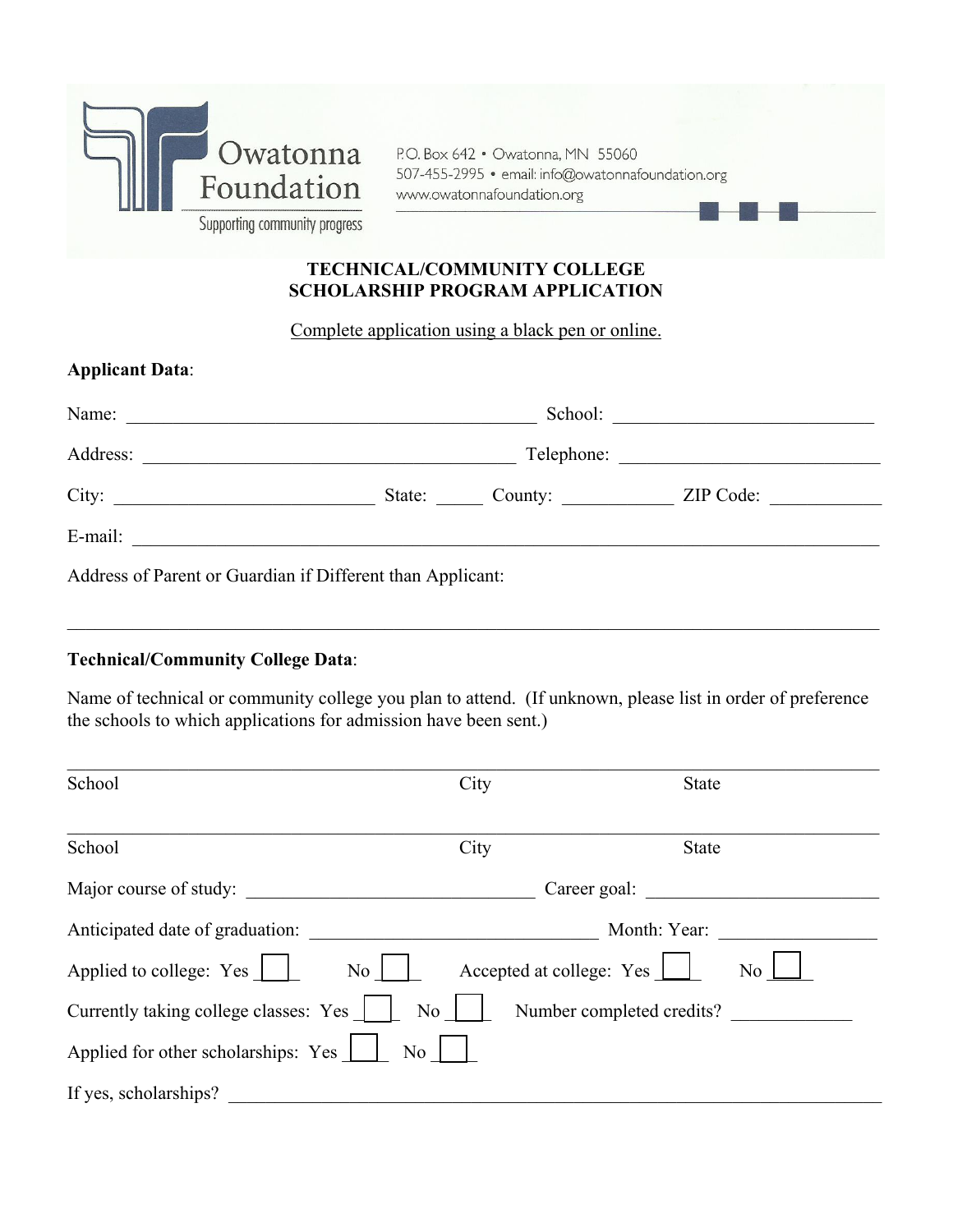**Work Experience**: Identify your work experience. Indicate company name and position, employment dates in each job, and approximate number of hours worked each week.

| Company/Position |  | From—Mo./Yr.   To—Mo./Year.   Hours Per Week |
|------------------|--|----------------------------------------------|
|                  |  |                                              |
|                  |  |                                              |
|                  |  |                                              |
|                  |  |                                              |
|                  |  |                                              |
|                  |  |                                              |
|                  |  |                                              |
|                  |  |                                              |

**Activities, Awards, and Honors**: List all school and community activities you have participated in during the last four years. Indicate all special awards, honors, and offices held.

| Activity | No. of $Yrs.$ | Honors | $Office(s)$ Held |
|----------|---------------|--------|------------------|
|          |               |        |                  |
|          |               |        |                  |
|          |               |        |                  |
|          |               |        |                  |
|          |               |        |                  |
|          |               |        |                  |

**Essay Question**: In 250 words or less, state your career goals, your educational plan, and describe for the committee your aptitude and desire to succeed in your chosen career.